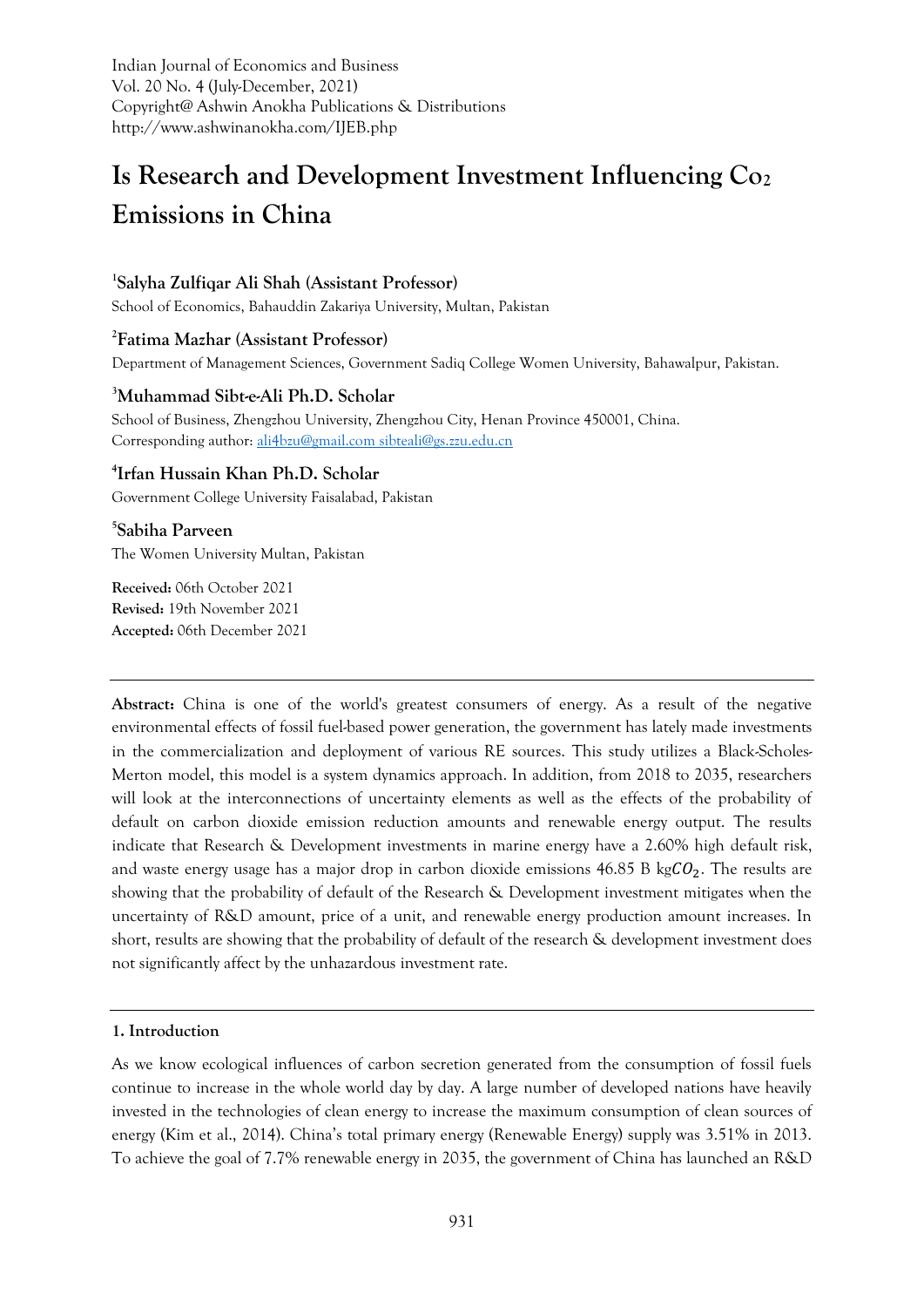investment plan. The basic purpose of this Research & Development investment plan is to promote the renewable energy technology (Kim et al., 2012).

Because of the initial and major investment of funds the specific time duration required for the implementation of Research & Development (R&D) technology, this investment would be beneficial for the government of China to attain the potential target. The government of China can adjust more efficient and significant strategies for the fundamental financial predictions (Ryu and Byeon., 2011). For technological assessment in the renewable energy industry, discounted cash flow methodologies and contingent valuation methods are most typically utilized. Further, no other method is suitable for the evaluation of long-term Research & Development technology (Jeon et al., 2015). Furthermore, in the performance of the default prediction model, several research took into account unobserved systematic risk variables. There are various studies that make use of empirical data to determine the degree of accuracy of the Black Scholes Merton model, which may be found here. The empirical findings from these past studies suggest that the Black Scholes Merton model sufficiently calculates the probability of default (PD) in firms (Jeon et al., 2015).

Although to estimate the probability of default of Research & Development (R&D) investments none of above mentioned studies employ the option pricing model. On the other hand, several studies do effective use of the option pricing model to assess the significance of high-tech investment in the sector of clean energy. In past, some empirical studies effectively used the option-pricing model because of the capital size, while there are few other studies that inspect the advantages of clean energy. Furthermore, few studies conclude the proper types of clean energy sources, and some other studies scrutinize the suitable time span and capacity of RE sources. The majority of relevant earlier research have concentrated their attention only on the uncertainty aspect of energy pricing, while renewable energy investment factor eliminated (Leland., 2004; Bruche and Aguado., 2010; Chara and Purnanandam., 2010; Da and Gao., 2010; Li and Miu., 2010; Vassalou and Xing., 2004; Kadan and Swinkels., 2008; Lando and Nielsen., 2010).

Besides that, several research takes into account the unobserved systematic risk variables in the model's performance as well (Koopman *et al*., 2008; Duffie *et al*., 2009; Qi *et al*., 2014; Azizpour *et al*., 2018). However, the majority of this research only addresses the increasing effects of unobserved-systematic hazard variables on default prediction skills. Several research, use actual data to inspect the precision of the Black Scholes Merton based prediction model (Hillegeist., 2004; Du and Suo., 2007; Reisz and Perlich., 2007; Agarwal and Taffler., 2008; Bharath and Shumway., 2008; Wu *et al*., 2010; Charitou *et al*., 2013; Doumpas *et al*., 2015; Afik *et al*., 2016). The empirical research findings demonstrate that the BSM model accurately predicts a firm's PD (Kealhofer., 2003).

This model isn't used in any of the aforementioned research, but it has been used in other studies to evaluate the probability of default of the expenditures of research and development in the RE production. Few past studies employ the option pricing model to analyze the viability of the RE investment because of the large initial investment (Venetsanos *al et*., 2002; Lee., 2002; Jang *et al*., 2013; Zhang *et al*., 2014; Wesseh and Lin., 2016). While, research on the advantages of RE are being conducted at the same time (Davis and Owens., 2003; Siddiqui et ., 2007; Lin and Wesseh., 2013; Wesseh and Lin., 2015). Furthermore, numerous studies establish the appropriate sorts of renewable energy sources, while others investigate the appropriate time and capacity of renewable energy sources (Kimbaroglu et al., 2008; Siddiqui and Fleten., 2010; Reuter et al., 2012; Kjaerland., 2007; Fleten et al., 2007; Backman et al., 2008; Boomsma et al., 2012; Cesena et al., 2013). Many studies just look at the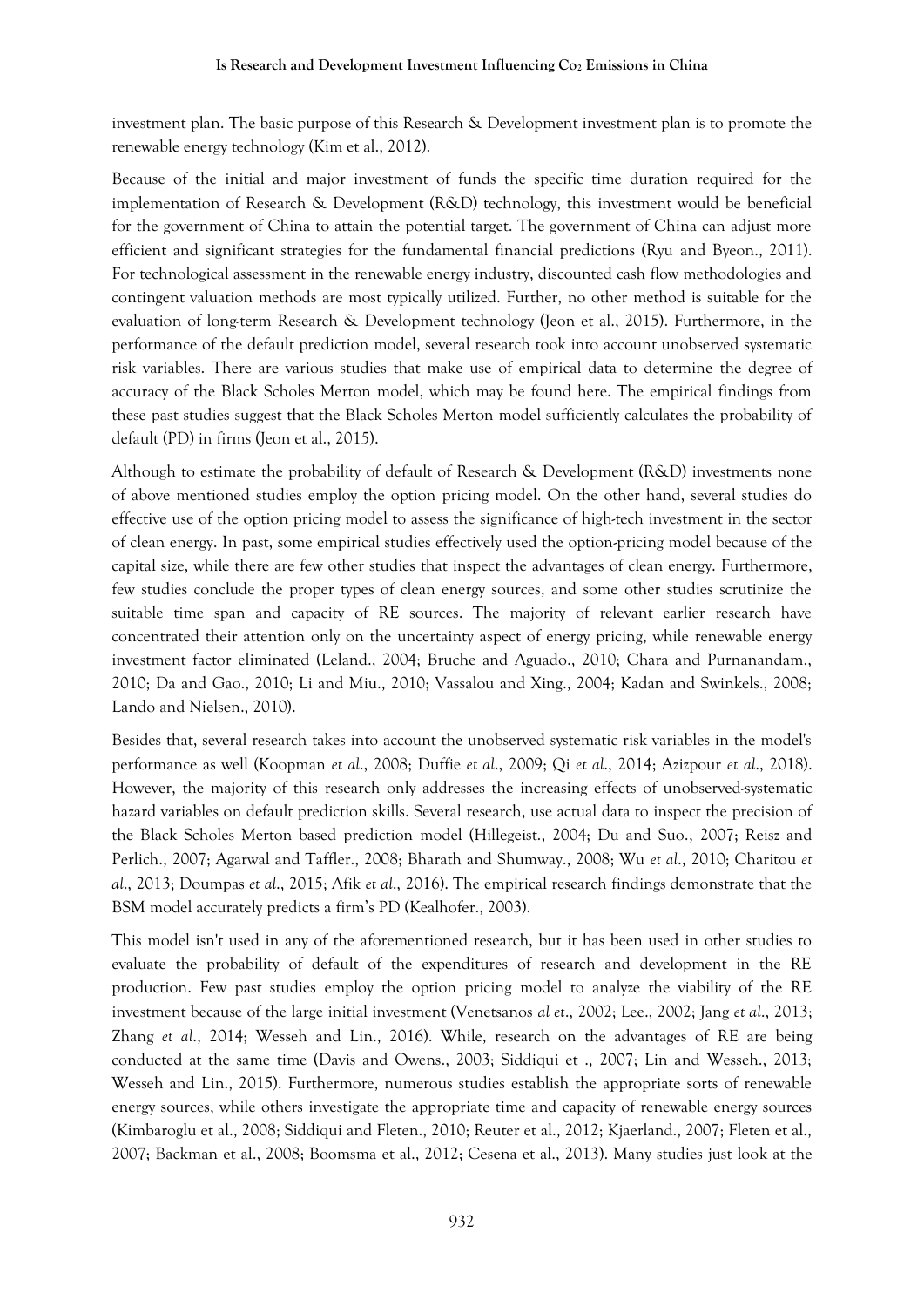price of energy as an uncertainty component in the assessment process of renewable energy investments, but not the interactions between numerous uncertainties.

The real-option technique is used to assess project investment, according to the relevant prior research (60 %), research and development (7%), and policy effects (33%) in the project of clean energy. While HE, SE, WE, and BE are the core factors of the project of clean energy. For instance, the black scholes merton model is a suitable technique to evaluate the probability of default (PD) and Research & Development technology investment in the project of RE in China. Even though a study has been carried out to determine the significance of PD for R&D technology investment, a study has been carried out to investigate the influence of the likelihood of default as part of the RE technology assessment method.

A real option-pricing model and a system dynamics model are employed to examine the effect of research and development expenditures in the RE industry in the China. Using BSM to forecast PD for renewable energy R&D expenditures, this research also examines how PD for R&D investments affects particular goal values for carbon dioxide emission reductions. To meet 2035's carbon dioxide emissions reduction objective, environmental regulators may use the findings of this research to better allocate funding for technological development and R&D expenditures.

# **2. Data sources and methodology**

The present study does utilize the BSM model to evaluate the probability of default (PD) of research & development technology investment in marine photovoltaic energy, biomass energy, wind energy, marine energy, and waste energy in the China. Estimation through the BSM model is suitable in the China for above mentioned five types of renewable energy technology. An appropriate approach for analysis is SD approach, and this approach is developed by the BSM model. Further, the BSM model is employed to analyze the effect of uncertainty factors on the probability of default (PD) of research and development technological investments in the sector of RE.

# **3. Black-Scholes-Merton default-Prediction model**

BSM model relies on the implication of the option pricing model, this model estimates the probability of default (PD) of any firm. At the period of debt maturity, it also measures the possibility that the face value of a firm's total liabilities is greater than the total assets market value of the firm. To evaluate the research and development investment value, the BSM model has been highly adopted model. Further, this study is the pioneer study that applies a pricing model named the option pricing model to evaluate the probability of default (PD) of the research & development investment in the sector of RE. For the estimation of the probability of default (PD), this study used the famous option-pricing model. The asset value of the firm follows Geometric Brownian Motion, the probability of a firm defaulting only at the time of maturity. According to the BSM model, B is showing the valuation of the European call option and this valuation is estimated by using the below-mentioned first three equations.

$$
B = SN(b_1) - Ke^{-rt}M(b_2)
$$
 (1)

$$
b_{1=\frac{1}{\beta\sqrt{T}}\left\{ln\left(\frac{S}{K}\right) + \left(r + \frac{\beta^2}{2}\right)T\right\}}
$$
 (2)

$$
b_{2=\frac{1}{\beta\sqrt{T}}\left\{ln\left(\frac{S}{K}\right) + \left(r - \frac{\beta^2}{2}\right)T\right\}}
$$
\n(3)

$$
PD = M \left[ -\frac{1}{\beta \sqrt{T}} \left\{ ln\left(\frac{S}{K}\right) + \left(r - \frac{\beta^2}{2}\right) T \right\} \right] \tag{4}
$$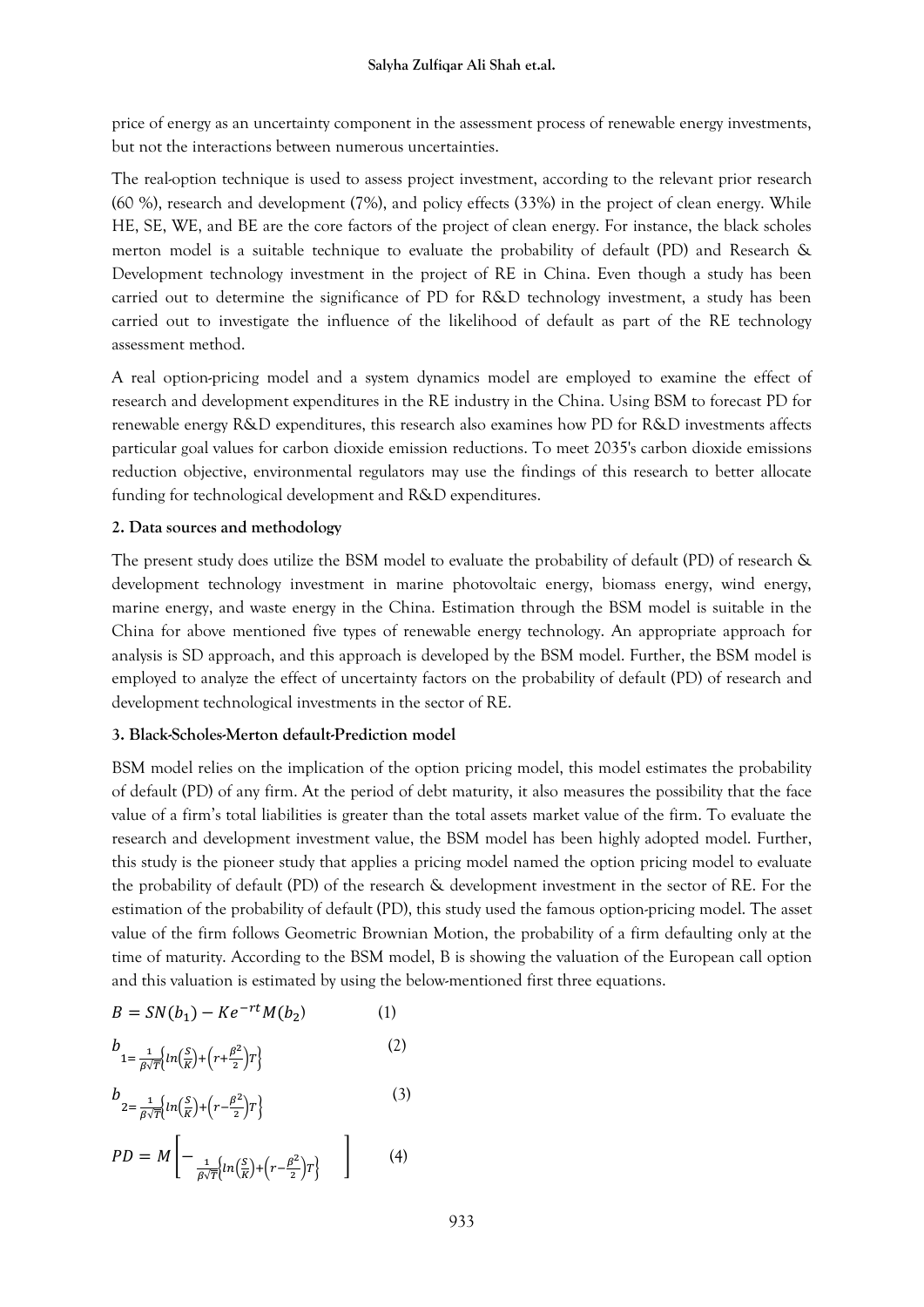- $K =$  strike value of the model
- S = underlying value of the model
- $T =$  time of maturity
- $β =$  volatility in the value
- r = interest rate without any risk

M(b) = cumulative standard normal function of the model

# **4. System-Dynamics Model**

The system dynamics model is a multifaceted system that uses auxiliary variable flows, feedback, and stock. The basic purpose of this approach is to acknowledge the "time varying behavior" of a system at the same time, to analyze the impact of an independent value on a particular dependent value. Because of these qualities, the present study is allowed to feign the Black Schole Merton model by using a system dynamics method to compute the probability of default (PD) of the research and development technology investment in the sector of RE.

# **5. Casual-Loop diagram**

The Causal-loop consists of two loops: balancing loop and reinforcement loops which are directly used by a particular variable to affect the other variables, whether this influence is positive or negative. The present study developed the research and development technology investment's default-prediction model. The model is showing that the increased value of research and development investment resultantly increases the production amount of green energy and default probability of R&D investment. While it reduces the value of R&D technology. The increased production amount of renewables increases the sales of renewables and carbon emissions reduction amount. The increased sales of renewables reduce the default probability of research and development investment. In contrast, the increased sales of RE increase the value of R&D technology which is opposed to the default probability of R&D investment. Moreover, the increased carbon emissions reduction amount increases the renewable energy production, while the carbon emissions reduction amount is positively influenced by the carbon emissions target.

| <b>Energy Forms</b> | K in Million | S in Million   | <b>B</b> in | R in       | T in Years |
|---------------------|--------------|----------------|-------------|------------|------------|
|                     | Dollars      | <b>Dollars</b> | Percentage  | Percentage |            |
| <b>Biomass</b>      | 9.20         | 2.20           | 43.50       | 2.70       | 20 years   |
| Marine              | 1.35         | 0.1773         | 43.50       | 2.70       | 20 years   |
| Photovoltaic        | 3.62         | 1.35           | 43.50       | 2.70       | 20 years   |
| Waste               | 21.9         | 10.40          | 43.50       | 2.70       | 20 years   |
| Wind                | 21.99        | 1.05           | 43.50       | 2.70       | 20 years   |

| ари |  |
|-----|--|
|     |  |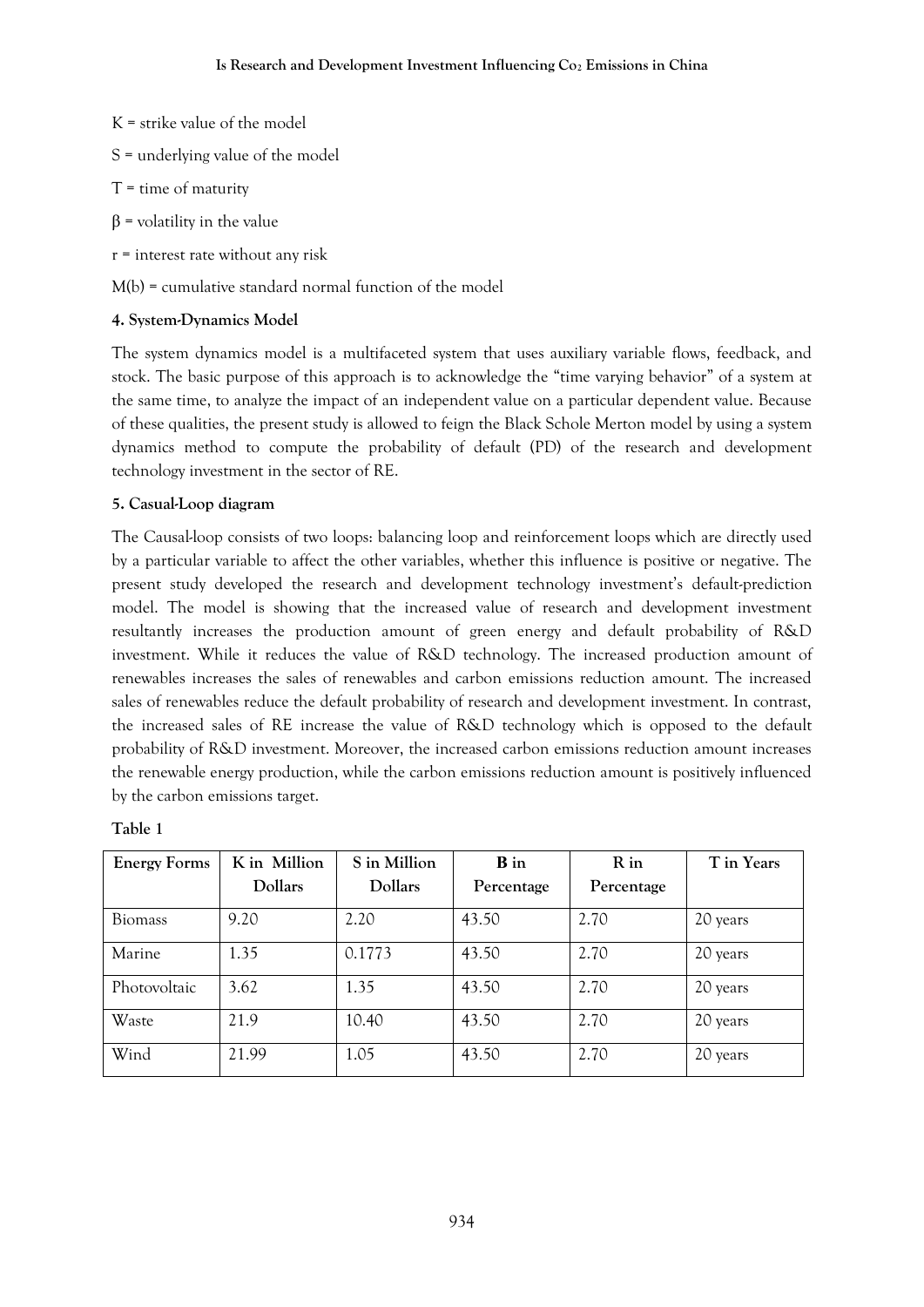# **6. Stock and flow**

The cause and effect relationship of 32 variables. These four level 32 variables are developed by employing the (SD) developmental tool of vensim. The estimated inflation rate is 2.74% from 2018 to 2035. The sale of renewable energy production is intended by multiplying the unit price of RE by the amount of RE produced.

# **Table 2**

| Energy                | Unit Price (\$)/kWh |
|-----------------------|---------------------|
| Maine Energy          | 0.125               |
| Waste Energy          | 0.127               |
| <b>Biomass Energy</b> | 0.127               |
| Wind Energy           | 0.139               |
| Photovoltaic Energy   | 0.200               |

This Kinetic energy is converted into mechanical power by turbines, which are a primary source of wind energy. The photovoltaic energy source is solar cells and these solar cells convert the photons into electrons. Ocean waves and tides together with Kinetic energy generates the marine energy. Biomass energy is generated from the uses of some organic materials such as waste of animal, crop, wood, and plant waste. Non-recyclable waste conversion into fuel, electricity, and heat generates the waste energy. It is expected that when renewables is generated then carbon emission production can be reduced from fossil based electricity.

RE production multiplying by the value of 0.47722 kg  $CO_2/kWh$  of the carbon emission density of the energy is showing the expected reduction of carbon emission. On the other hand, RE production multiplying by the (PD) of research and developmental investment is showing a predictably disappointed reduction in  $CO<sub>2</sub>$  and this reduction is the cause of failure in research and development investment in the sector of RE. Expected carbon emission reduction subtracting from the expected unsatisfied carbon emission reduction is showing the total carbon emission amount.

Reduced emissions of carbon dioxide are a top priority for China's government by 25.9% or 219.9M  $CO<sub>2</sub>$  equivalent tons (MOLIT). The government of China further take some corrective actions and assigned a 26.9% carbon emission reduction target to the sector of energy, which means the energy sector will be helpful to reduce carbon emission (CE).

| Energy         | <b>Biomass</b> | <b>Marine</b> | Photovoltaic | Wind | Waste |
|----------------|----------------|---------------|--------------|------|-------|
| Proportion (%) | 1.2            | 7.8           | 14.3         | 18.5 | 18.2  |
| CE (MT $CO2$ ) | 0.05           | 0.34          | 0.66         | 0.87 | 0.82  |

|  |  |  | Table 2 CE reduction target values |  |
|--|--|--|------------------------------------|--|
|--|--|--|------------------------------------|--|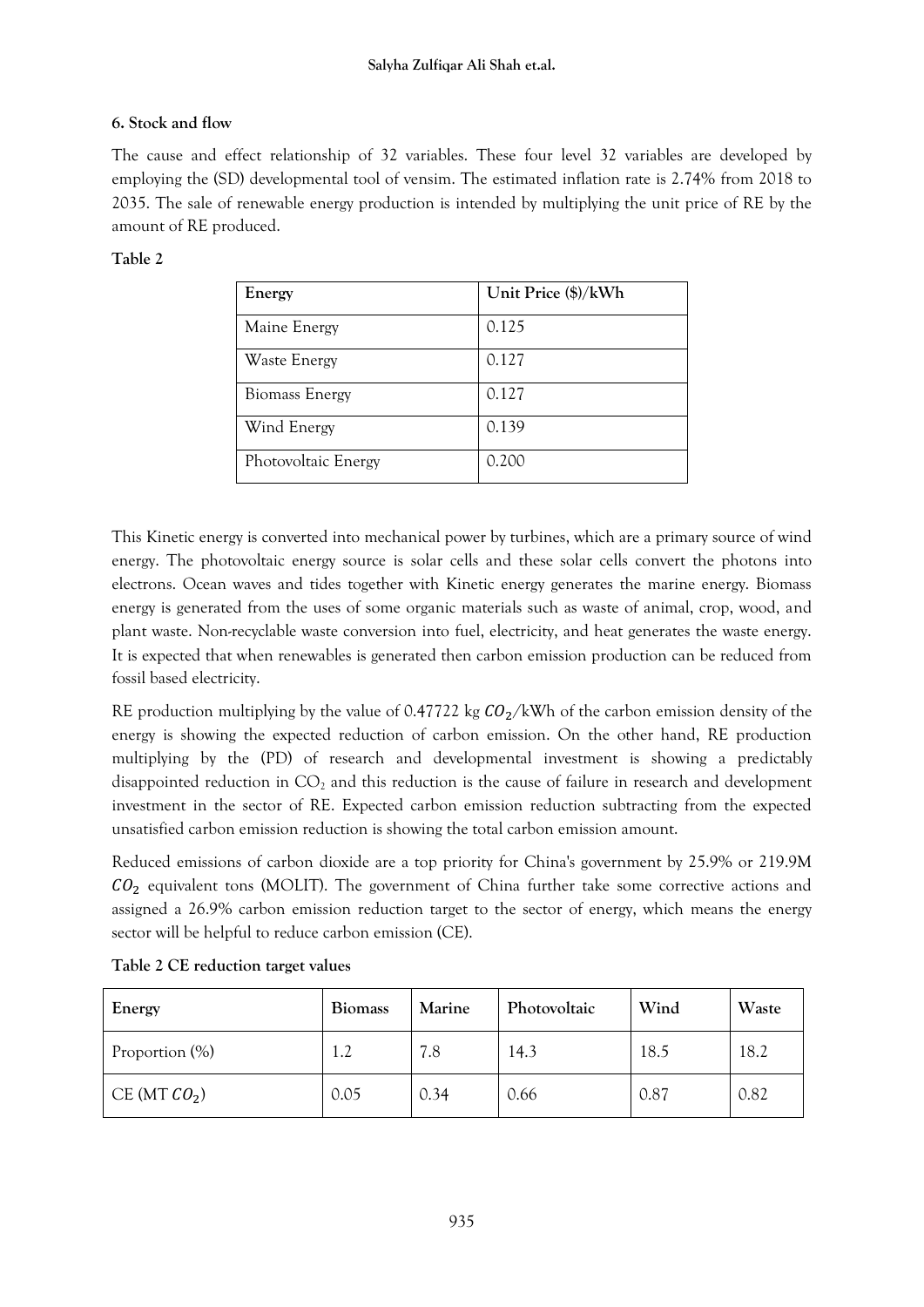Table 2 is showing proportionate (%) and million ton  $CO<sub>2</sub>$  values of each type of energy. The carbon emission for each renewables is measured as 0.05 Million tons of carbon emissions for biomass, 0.34 Million tons of carbon emissions for marine energy, 0.66 Million tons for carbon emissions for photovoltaic energy, 0.87 Million tons for carbon emissions for wind energy, and 0.82 Million tons for carbon emissions for waste energy. Carbon emission target values compared with carbon emission reduction amount show the carbon emission surplus amounts and carbon emission predicted reduction amount.

The five renewables' research and development investment values are determined using yearly sales and annual research and development investment levels from 2018 to 2035 in Equations 1-3. The research and development technology worth is represented by the difference amongst the projected advantages of research and development expenditure and the adjusted research and development investment amount. The predictable benefits of the study are considered to be the product sales of RE. Over this, adjusted research and development investment amount committed by the two factors, such as the chance of the risk happening and concession by the interest rate, which is risk free. Equation 4 is used to estimate the probability of default (PD) of the research and development investment.

#### **7. Model Validation**

The available data collected from the period of 2018 to 2035. As well as, the study follows the annual RE production amount from the period of 2018 to 2035. The present study also likens the reference data with simulated results. The simulated yearly results of the research and development investment amount are also highlighted in this research. According to this, wind energy investment decreased on average 0.02 percent from 21.99M dollars in 2018 to 14.54M dollars in 2035. The planned execution of R&D investment shows that the aggregate production of wind energy improved on average 16.97 percent from 7.62B in 2018 to 56.16B kWh in 2035.

| Year       | <b>Biomass</b> | <b>Marine</b> | Photovoltaic | Wind  | Waste  |
|------------|----------------|---------------|--------------|-------|--------|
| 2018 (M\$) | 17.07          | 1.49          | 6.90         | 7.62  | 82.35  |
| 2035 (M\$) | 26.13          | 2.53          | 27.96        | 56.16 | 108.18 |

**Table 3 (a): Annual renewable energy production**

|  | Table 3 (b): Annual R&D investment amount |  |  |  |
|--|-------------------------------------------|--|--|--|
|--|-------------------------------------------|--|--|--|

| Year       | <b>Biomass</b> | Marine | Photovoltaic | Wind  | Waste |
|------------|----------------|--------|--------------|-------|-------|
| 2018 (M\$) | 9.18           | 1.36   | 3.64         | 22.27 | 22.90 |
| 2035 (M\$) | 12.27          | 1.36   | 3.64         | 14.54 | 4.54  |

Table 3 (a) indicates the annual RE production and annual research and development investment amount. The amount of annual clean energy production is probably 17.07 for biomass, 1.49 for marine, 6.90 for photovoltaic, 7.62 for wind, and 82.35 for waste in 2018. As well as, it also indicated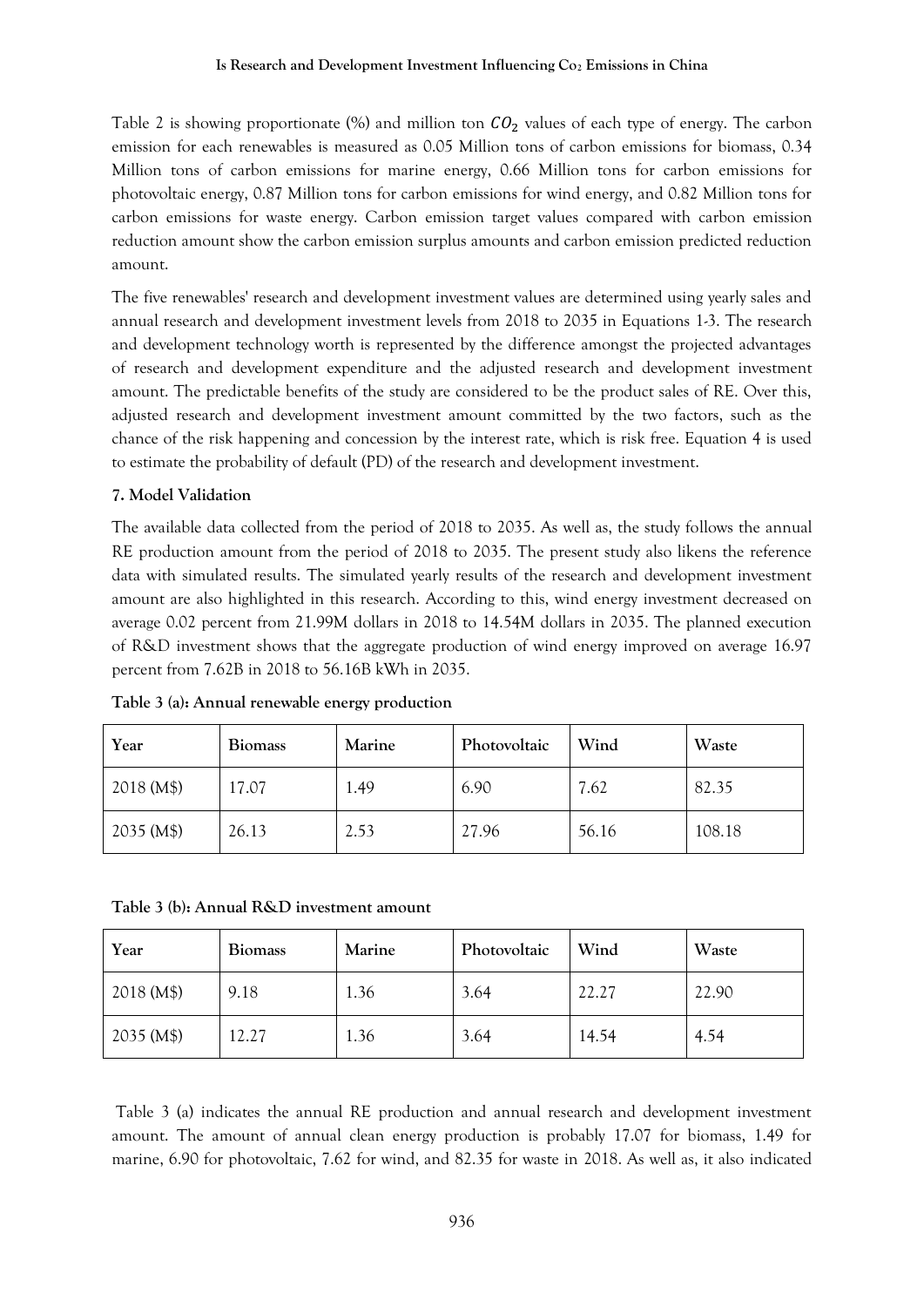that the expected RE production in 2035 would be 26.13 for biomass, 2.53 for marine, 27.96 for photovoltaic, 56.16 for wind, and 108.18 for waste.

## **8. Results and Discussion**

The present study estimates the PD of research and developmental investment in the above mentioned five types of renewables by employing the default developed prediction model, the present research also investigates the effect of the PD on the  $CO<sub>2</sub>$  reduction amount in the country of the China. Further, to check the impact of uncertainty factors, this study conducts a parameter sensitivity. Uncertainty factors are investment amount, unit price, and production of renewables. While this study also investigates the impact of RE production on the targeted carbon dioxide emission mitigation amount. Further, this study used Morte Carlo simulation to highlights the relationship between risk-free interest rates on the probability of default of RE investment.

| Energy         | Minimum | Maximum | Mean | Median | Standard<br>Deviation |
|----------------|---------|---------|------|--------|-----------------------|
| <b>Biomass</b> | 0.51    | 2.07    | 0.91 | 0.78   | 0.44                  |
| Marine         | 0.73    | 5.05    | 2.64 | 2.02   | 1.35                  |
| Photovoltaic   | 0.05    | 0.91    | 0.26 | 0.15   | 0.25                  |
| Wind           | 0.33    | 9.85    | 2.58 | 1.11   | 2.89                  |
| Waste          | 0.02    | 0.69    | 0.26 | 0.19   | 0.21                  |

**Table 4** 

Table 4 indicates the default probabilities of RE from 2018 to 2035 in percentage. Some statistical values of five types of renewables are tabulated in above mentioned table 4. The mean value of biomass is  $(0.91)$ , marine  $(2.64)$ , photovoltaic  $(0.26)$ , wind  $(2.58)$  and waste is  $(0.26)$ . It is very important to discuss the mean values of marine energy and wind energy have the highest mean values. On the other hand, biomass energy, photovoltaic energy, and wind energy have relatively the lowest mean values. Wind energy has high variability of investment in the China.

Annual R&D investment has an inverse association with the PD of the investment. Planned annual research and development investment gradually decreases the PD of the investment. Results show the large capital amount in the technologies of the renewable energy. Further, the probability of default of RE sources annually decreases without a decrease in marine energy.

# **9. Carbon dioxide emissions mitigation**

The present study analyses the expected carbon emission reduction from the effect of the probability of default of the R&D investment. Non-renewable energy that is replaced with sources of clean energy is said to be carbon emission reduction amount. To explore the impact of the probability of default (PD) of the research and development investment on CE mitigated amount, the resulting study uses the zero value of the probability of default (PD). At the point where PD value is zero the expected average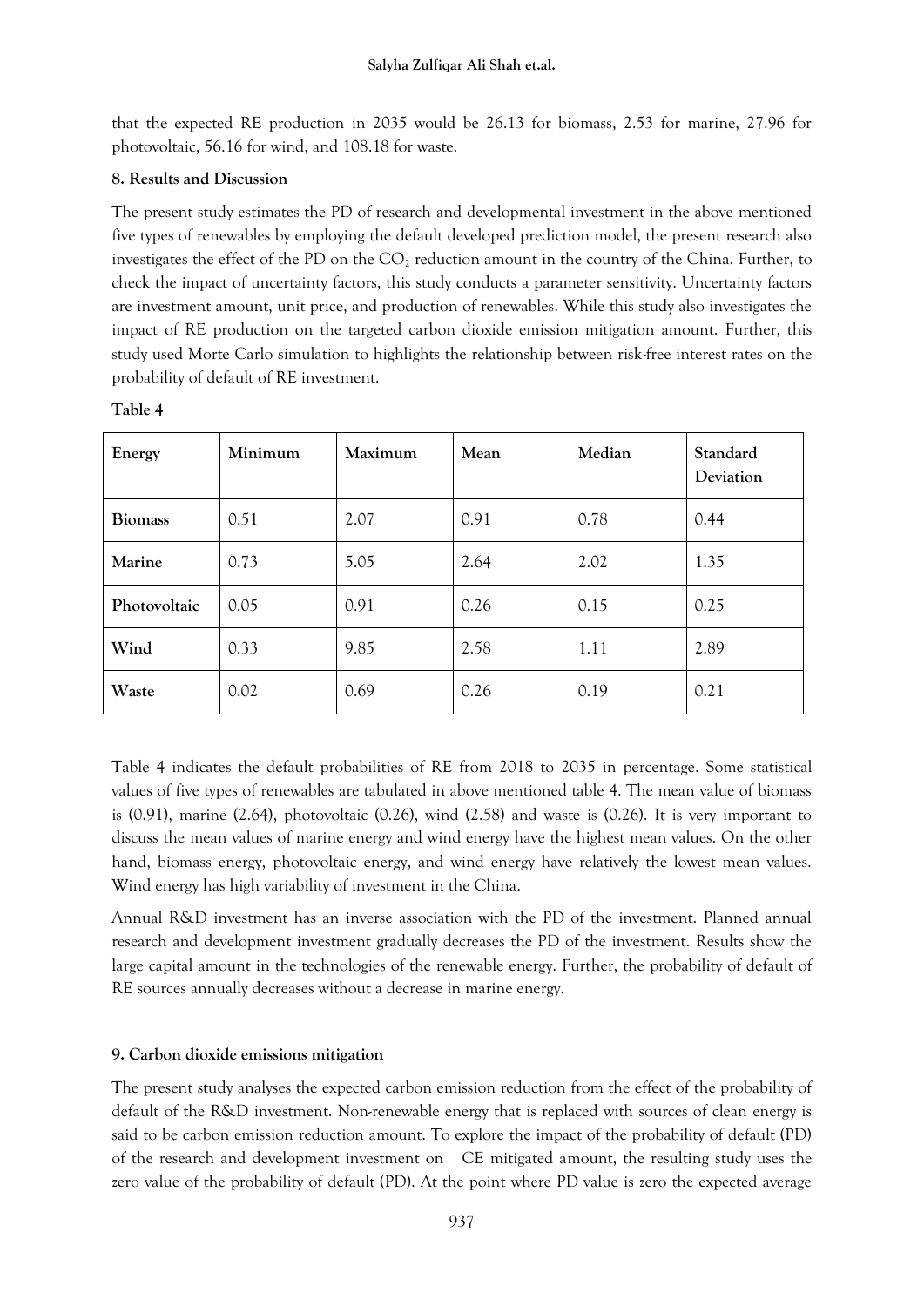## **Is Research and Development Investment Influencing Co<sup>2</sup> Emissions in China**

reduction is 15.60B kg of carbon emissions for wind energy, 8.89B kg of carbon emissions for photovoltaic energy, 0.79B kg of carbon emissions for marine energy, 47.05B kg of carbon emissions for waste energy, and 10.5B kg of carbon emissions for biomass energy from 2018 to 2035. The default probability contained in the established default prediction model reduced the amount of carbon emission reduction.

The results are showing with the probability of default, for wind energy average expected reduction in the energy sector is 0.77B kg of carbon emissions, 8.87B kg of carbon emissions is for photovoltaic energy, 46.90B kg of carbon emissions for waste energy, and 10.40B kg of carbon emissions for biomass energy between 2018 to 2035. Further, the expected reduction in energy industry is from 2018 to 2035, 92.40B kg of carbon emissions for biomass energy, 21.83B kg of carbon emissions for marine energy, 21.81B kg of carbon emissions for photovoltaic energy, 11.33B kg of carbon emission for waste energy, and 207.54B kg of carbon emission for wind energy.

## **10. Sensitivity analysis for results**

The present research analyses the uncertainty factors and these uncertainty factors are RE production, investment, and unit price. Further, analyses the incremental rate influence on the probability of default of the research and development technology investment. An increase from 5 percent to 20 percent was analyzed with the help of a sensitivity analysis.

| Rate<br>of<br>Increase | <b>Biomass</b> | Marine | Photovoltaic | Wind | Waste |
|------------------------|----------------|--------|--------------|------|-------|
| 5%                     | 0.90           | 2.62   | 0.26         | 2.57 | 0.26  |
| 10%                    | 0.89           | 2.59   | 0.26         | 2.56 | 0.26  |
| 15%                    | 0.89           | 2.57   | 0.26         | 2.55 | 0.25  |
| 20%                    | 0.88           | 2.55   | 0.26         | 2.53 | 0.25  |

**Table 5: Unit price relationship with a default probability**

Table 5 represents the incremental increase in rates of the five renewable energies. Sales of renewable energy have a negative relation with the PD of research and development investment. In terms of price, this study takes the sales of renewables and an upsurge in the unit price of the clean energy decreases the PD of the research and development investment of renewables except for photovoltaic energy. Further, outcomes show that uncertainty of unit price no more affected photovoltaic energy because photovoltaic energy has a constant amount of research and development investment.

A 5% increase in unit price is showing 9.8% to 0.3% change in the probability of default of research and development investment for wind energy, from 0.90% to 0.05% for photovoltaic energy, from 3.27% to 1.16% for marine energy, from 1.60% to 0.85% for biomass energy and from 0.68% to 0.02% for waste energy from the period of 2018 to **2035.**

**Table 6: Amount of investment relationship with a default probability**

| Rate<br>Increase | ot | <b>Biomass</b> | Marine | Wind | Photovoltaic | Waste |
|------------------|----|----------------|--------|------|--------------|-------|
|------------------|----|----------------|--------|------|--------------|-------|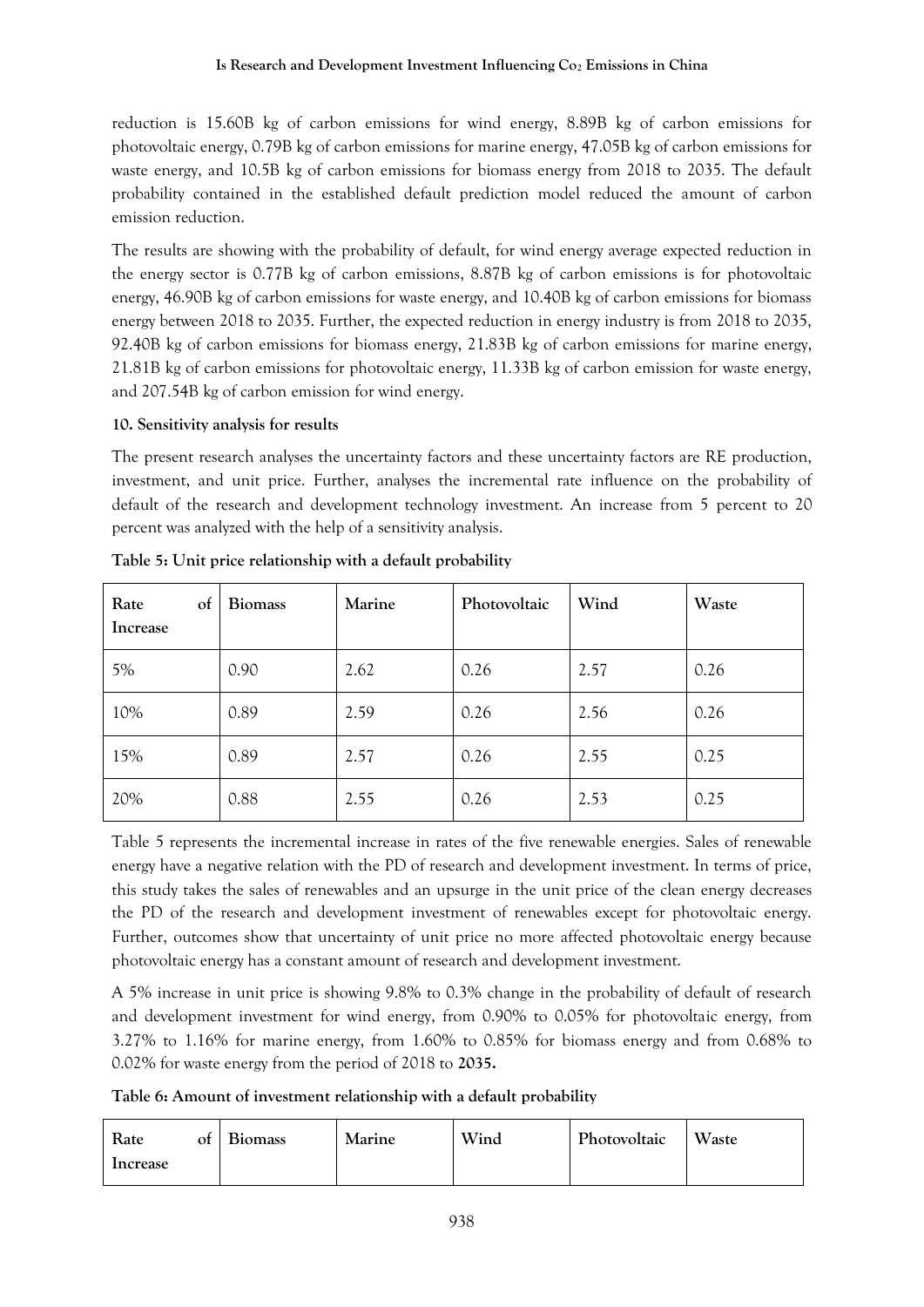| 5%  | 0.89 | 2.53 | 2.56 | 0.26 | 0.25 |
|-----|------|------|------|------|------|
| 10% | 0.87 | 2.41 | 2.53 | 0.26 | 0.25 |
| 15% | 0.84 | 2.29 | 2.52 | 0.26 | 0.24 |
| 20% | 0.82 | 2.15 | 2.49 | 0.26 | 0.24 |

This study investigates the uncertain investment amount and change in the values of PD at different increasing rates (5% to 20%). For this purpose, this study tabulated the average probability of default values in table 6. Each investment reflects a similar trend that is already shown in the case of unit price. Further, the photovoltaic form of energy has not been significantly influenced by investment uncertainty.

| Rate<br>of<br>Increase | <b>Biomass</b> | Marine | Waste | Wind | Photovoltaic |
|------------------------|----------------|--------|-------|------|--------------|
| 5%                     | 0.90           | 2.64   | 0.26  | 2.52 | 0.25         |
| 10%                    | 0.89           | 2.63   | 0.26  | 2.41 | 0.25         |
| 15%                    | 0.88           | 2.62   | 0.25  | 2.35 | 0.24         |
| 20%                    | 0.86           | 2.61   | 0.25  | 2.28 | 0.23         |

**Table 7: Production of RE relationship with a default probability**

This study analyses the renewable energy production's uncertain amount and change in the values of PD at a different increasing rate, and all these values are tabulated in table 7. The results are showing that renewable energy production has a similar trend that has already been shown in unit price and investment. But the average probability of default of photovoltaic has changed from 0.24% to 0.22% at a 5% to 20% increasing rate. Results also indicate that if the amount of RE increases then it is possible to reduce the failure chance of research and development investment.

The results are showing the change in default probabilities and this change occurred with an increasing rate of 5% in renewable energy production. Between 2018 to 2035 the probability of default of research and development investment are changed from 9.80% to 0.26% for wind, 0.90% to 0.05% for photovoltaic energy, 3.27% to 1.17% for marine energy, 1.71% to 0.80% for biomass energy and 0.68% to 0.02% for waste energy.

**Table 8: Renewable energy production impact on carbon emission**

| Increase rate | <b>Biomass</b> | <b>Marine</b> | Photovoltaic | Wind  | Waste |
|---------------|----------------|---------------|--------------|-------|-------|
| 5%            | 10.06          | 0.7392        | 8.88         | 15.96 | 46.46 |
| 10%           | 10.16          | 0.7438        | 9.33         | 17.21 | 46.81 |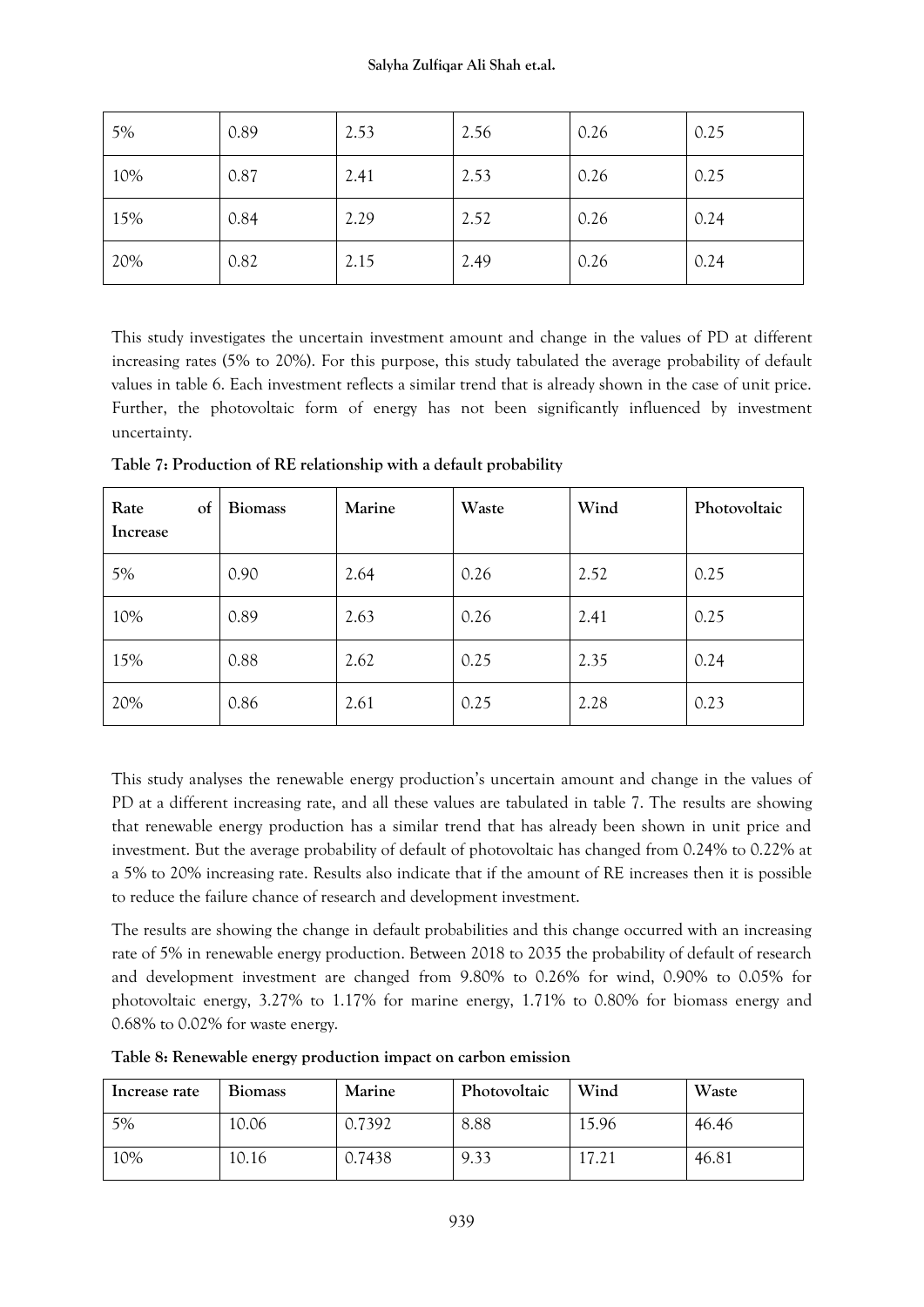| 15% | 10.30 | 0.7476 | 9.86  | 18.56 | 47.23 |
|-----|-------|--------|-------|-------|-------|
| 20% | 10.45 | 0.7512 | 10.30 | 19.96 | 47.60 |

This study examined how CE reduction amounts are affected by the change in renewable energy production. Table 8 shows the average amount of carbon emission decrease, which ranges from 5% to 20%. According to the findings, there is a negative relationship between the quantity of carbon emissions decrease and renewable energy generation. Because a decrease in the amount of CE reduction increases the amounts of renewable energy production. The above-tabulated values also indicate that waste energy has the significant carbon emission reduction as well as, the marine has smallest.

The CE reduction amounts gradually increases from 2.95B kg  $CO<sub>2</sub>$  to 29.07 kg  $CO<sub>2</sub>$  for wind energy, from 3.02B kg of carbon emission to 13.92 kg of carbon emission for photovoltaic energy, from 670.5M kg of carbon emission to 850M kg of carbon emission for marine energy, from 7.8B kg of carbon emission to 12.05 kg of carbon emission for biomass energy, and from 39.22B kg of carbon emission to 52.14 kg of carbon emission for waste energy.

The PD values of photovoltaic energy decrease, while initially, the default values are between 0.40% and 1.2%. The PD values of wind energy also gradually decrease and initially, default values are between 5.65% and 12.2%. The PD values of marine energy are between 0.74% and 5%. In the case of biomass energy, the values of PD stay in the range from 0.75% and 2.3% in 2018 and 0.373% to 3.0% after 2018. For waste energy, PD's are in the range between 0.30% and 0.78% in 2018 and the PD's are gradually decreasing. Monte Carlo simulation results indicate that uncertainty in the values of the risk free interest rate has a large and significant impact on waste energy as well as, smallest on the photovoltaic energy.

## **10. Conclusion and limitations**

The Chinese government intends to invest in the research and development of renewable energy technology in order to promote the use and commercialization of diverse renewable energy sources. However, this work uses an SD method to construct a default prediction model based on the BSM model, which calculates the probability of default (PD) of R&D expenditures and the influence of uncertainty variables on the PD and the carbon dioxide reduction aim of the Research and Development investments.

A comparison of five potential renewable energy sources, including wind, solar, marine, biomass, and trash in this research shows that the Chinese government has a keen interest in all of them. Wind energy (2.58%) and marine energy (2.64%) have the highest default risks, while wind energy (15.96 billion kilograms of  $CO_2$ ) and waste energy (46.46 billion kilograms of  $CO_2$ ) have the highest carbon dioxide emissions reduction amounts, according to this research. Using these statistics as guidance, researchers propose photovoltaic energy as the best renewable energy source since it has the lowest PD of the five options studied, while also lowering carbon dioxide emissions enough. China should also be mindful of undertaking R&D expenditures in the wind and marine energy because of the significant default risk.

Using this model as a starting point, it is possible to create different kinds of default prediction models that take into account the relationships between R&D technology investment uncertainty variables. Using the input-output framework provided by this paper, a default-prediction model can be developed whose PD can be calculated for R&D expenditures made at a particular investment level and for renewable energy generation at a given level.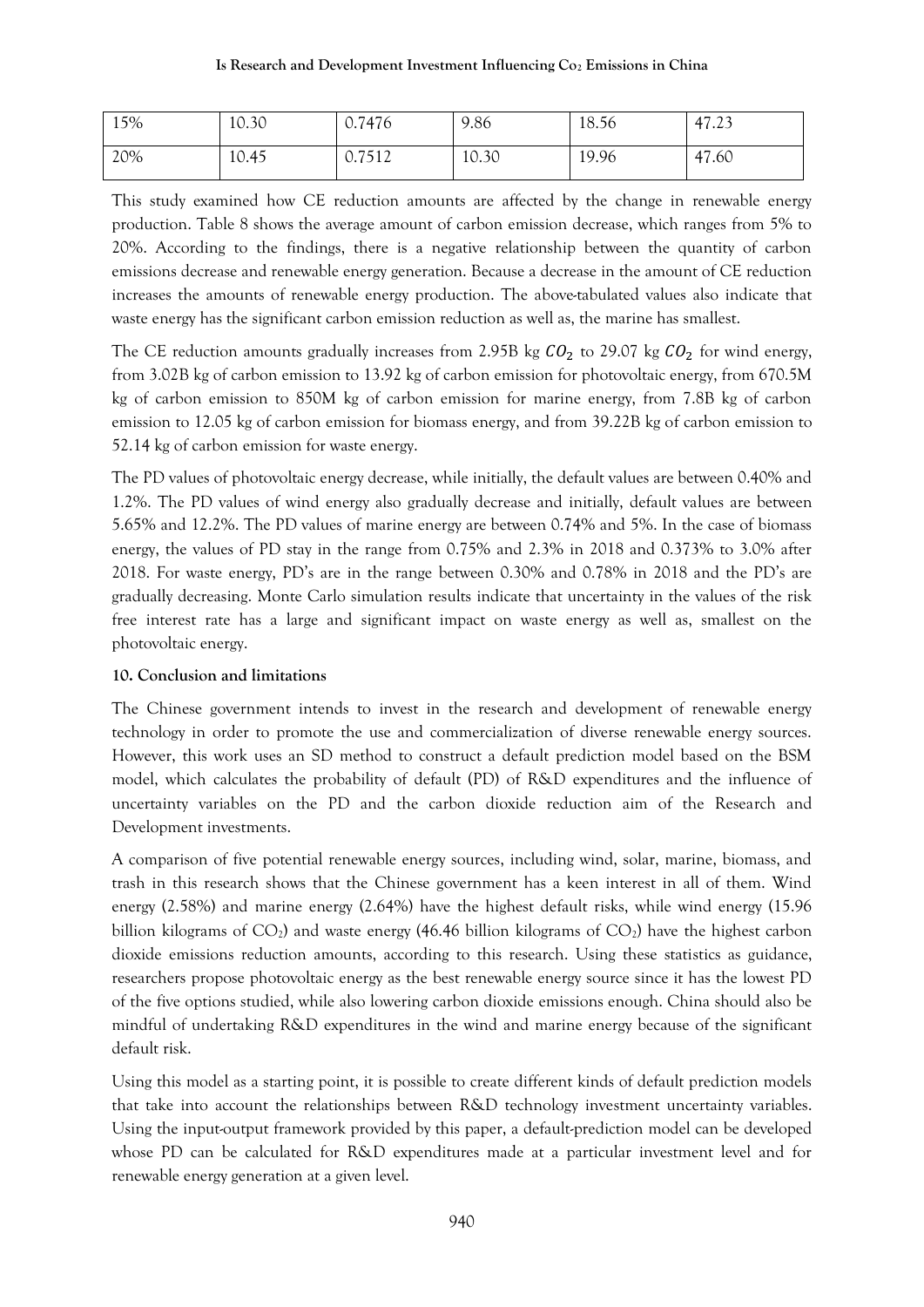Only sales from renewable energy generation are used to calculate the predicted returns on R&D investment in this research, which is a shortcoming. This study's estimated PD may thus be considered as a minimum value for the PDs associated with R&D expenditures in the renewable energy industry generally. Because interest rate, risk premium, and maturity time aren't included in the BSM model, the authors propose to use alternative option models in future research to enhance the created defaultprediction model.

## **References**

Afik, Z., Arad, O., & Galil, K. (2016). Using Merton model for default prediction: An empirical assessment of selected alternatives. *Journal of Empirical Finance*, *35*, 43-67.

Agarwal, V., & Taffler, R. (2008). Comparing the performance of market-based and accounting-based bankruptcy prediction models. *Journal of Banking & Finance*, *32*(8), 1541-1551.

Azizpour, S., Giesecke, K., & Schwenkler, G. (2018). Exploring the sources of default clustering. *Journal of Financial Economics*, *129*(1), 154-183.

Bharath, S. T., & Shumway, T. (2008). Forecasting default with the Merton distance to default model. *The Review of Financial Studies*, *21*(3), 1339-1369.

Black, F., & Scholes, M. (1973). The valuation of options and corporate liabilities. *Journal of political economy*, *81*(3), 637-654.

Bøckman, T., Fleten, S. E., Juliussen, E., Langhammer, H. J., & Revdal, I. (2008). Investment timing and optimal capacity choice for small hydropower projects. *European Journal of Operational Research*, *190*(1), 255-267.

Boomsma, T. K., Meade, N., & Fleten, S. E. (2012). Renewable energy investments under different support schemes: A real options approach. *European Journal of Operational Research*, *220*(1), 225-237.

Bruche, M., & González-Aguado, C. (2010). Recovery rates, default probabilities, and the credit cycle. *Journal of Banking & Finance*, *34*(4), 754-764.

Ceseña, E. M., Mutale, J., & Rivas-Dávalos, F. (2013). Real options theory applied to electricity generation projects: A review. *Renewable and Sustainable Energy Reviews*, *19*, 573-581.

Charitou, A., Dionysiou, D., Lambertides, N., & Trigeorgis, L. (2013). Alternative bankruptcy prediction models using option-pricing theory. *Journal of Banking & Finance*, *37*(7), 2329-2341.

Chava, S., & Purnanandam, A. (2010). Is default risk negatively related to stock returns?. *The Review of Financial Studies*, *23*(6), 2523-2559.

Da, Z., & Gao, P. (2010). Clientele change, liquidity shock, and the return on financially distressed stocks. *Journal of Financial and Quantitative Analysis*, *45*(1), 27-48.

Davis, G. A., & Owens, B. (2003). Optimizing the level of renewable electric R&D expenditures using real options analysis. *Energy policy*, *31*(15), 1589-1608.

Detert, N., & Kotani, K. (2013). Real options approach to renewable energy investments in Mongolia. *Energy Policy*, *56*, 136-150.

Doumpos, M., Niklis, D., Zopounidis, C., & Andriosopoulos, K. (2015). Combining accounting data and a structural model for predicting credit ratings: Empirical evidence from European listed firms. *Journal of Banking & Finance*, *50*, 599-607.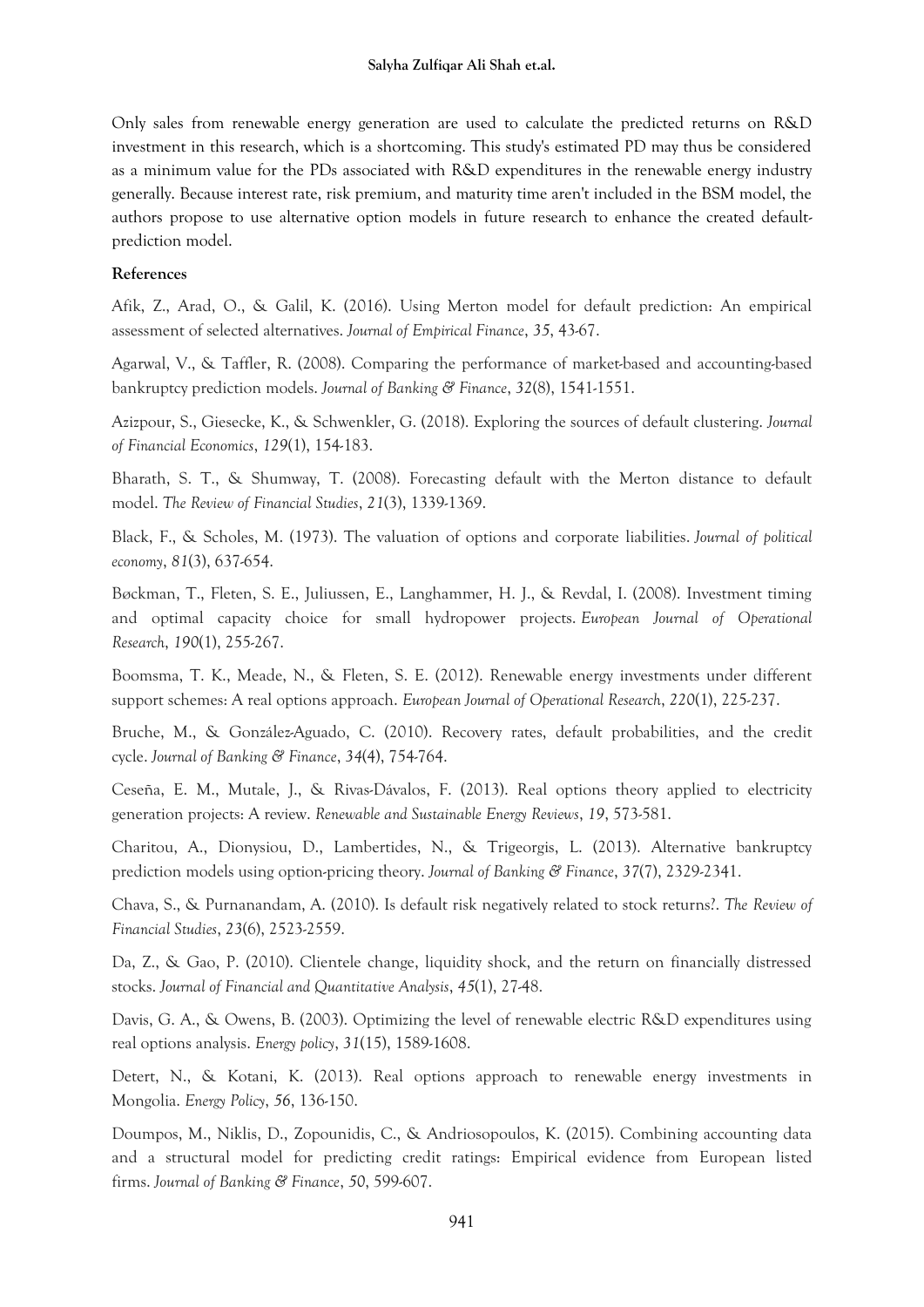#### **Is Research and Development Investment Influencing Co<sup>2</sup> Emissions in China**

Du, Y., & Suo, W. (2007). Assessing credit quality from the equity market: can a structural approach forecast credit ratings?. *Canadian Journal of Administrative Sciences/Revue Canadienne des Sciences de l'Administration*, *24*(3), 212-228.

Duffie, D., Eckner, A., Horel, G., & Saita, L. (2009). Frailty correlated default. *The Journal of Finance*, *64*(5), 2089-2123.

Fleten, S. E., Maribu, K. M., & Wangensteen, I. (2007). Optimal investment strategies in decentralized renewable power generation under uncertainty. *Energy*, *32*(5), 803-815.

Hillegeist, S. A., Keating, E. K., Cram, D. P., & Lundstedt, K. G. (2004). Assessing the probability of bankruptcy. *Review of accounting studies*, *9*(1), 5-34.

Jang, Y. S., Lee, D. J., & Oh, H. S. (2013). Evaluation of new and renewable energy technologies in Korea using real options. *International Journal of Energy Research*, *37*(13), 1645-1656.

Jeon, C., & Shin, J. (2014). Long-term renewable energy technology valuation using system dynamics and Monte Carlo simulation: Photovoltaic technology case. *Energy*, *66*, 447-457.

Jeon, C., Lee, J., & Shin, J. (2015). Optimal subsidy estimation method using system dynamics and the real option model: Photovoltaic technology case. *Applied Energy*, *142*, 33-43.

Kadan, O., & Swinkels, J. M. (2008). Stocks or options? Moral hazard, firm viability, and the design of compensation contracts. *The Review of Financial Studies*, *21*(1), 451-482.

Kealhofer, S. (2003). Quantifying credit risk I: default prediction. *Financial Analysts Journal*, *59*(1), 30-44.

Kim, K. T., Lee, D. J., & Park, S. J. (2012). Evaluation of the economic values and optimal deployment timing of R&D investment in new and renewable energy using real option approach. *Journal of Korean Institute of Industrial Engineers*, *38*(2), 144-156.

Kim, K. T., Lee, D. J., & Park, S. J. (2014). Evaluation of R&D investments in wind power in Korea using real option. *Renewable and Sustainable Energy Reviews*, *40*, 335-347.

Kjaerland, F. (2007). A real option analysis of investments in hydropower—The case of Norway. *Energy Policy*, *35*(11), 5901-5908.

Koopman, S. J., Lucas, A., & Monteiro, A. (2008). The multi-state latent factor intensity model for credit rating transitions. *Journal of Econometrics*, *142*(1), 399-424.

Kozlova, M. (2017). Real option valuation in renewable energy literature: Research focus, trends and design. *Renewable and Sustainable Energy Reviews*, *80*, 180-196.

Kumbaroğlu, G., Madlener, R., & Demirel, M. (2008). A real options evaluation model for the diffusion prospects of new renewable power generation technologies. *Energy Economics*, *30*(4), 1882- 1908.

Lando, D., & Nielsen, M. S. (2010). Correlation in corporate defaults: Contagion or conditional independence?. *Journal of Financial Intermediation*, *19*(3), 355-372.

Lee, S. C. (2011). Using real option analysis for highly uncertain technology investments: The case of wind energy technology. *Renewable and Sustainable Energy Reviews*, *15*(9), 4443-4450.

Leland, H. E. (2004). Predictions of default probabilities in structural models of debt. *Journal of Investment Management*, *2*(2).